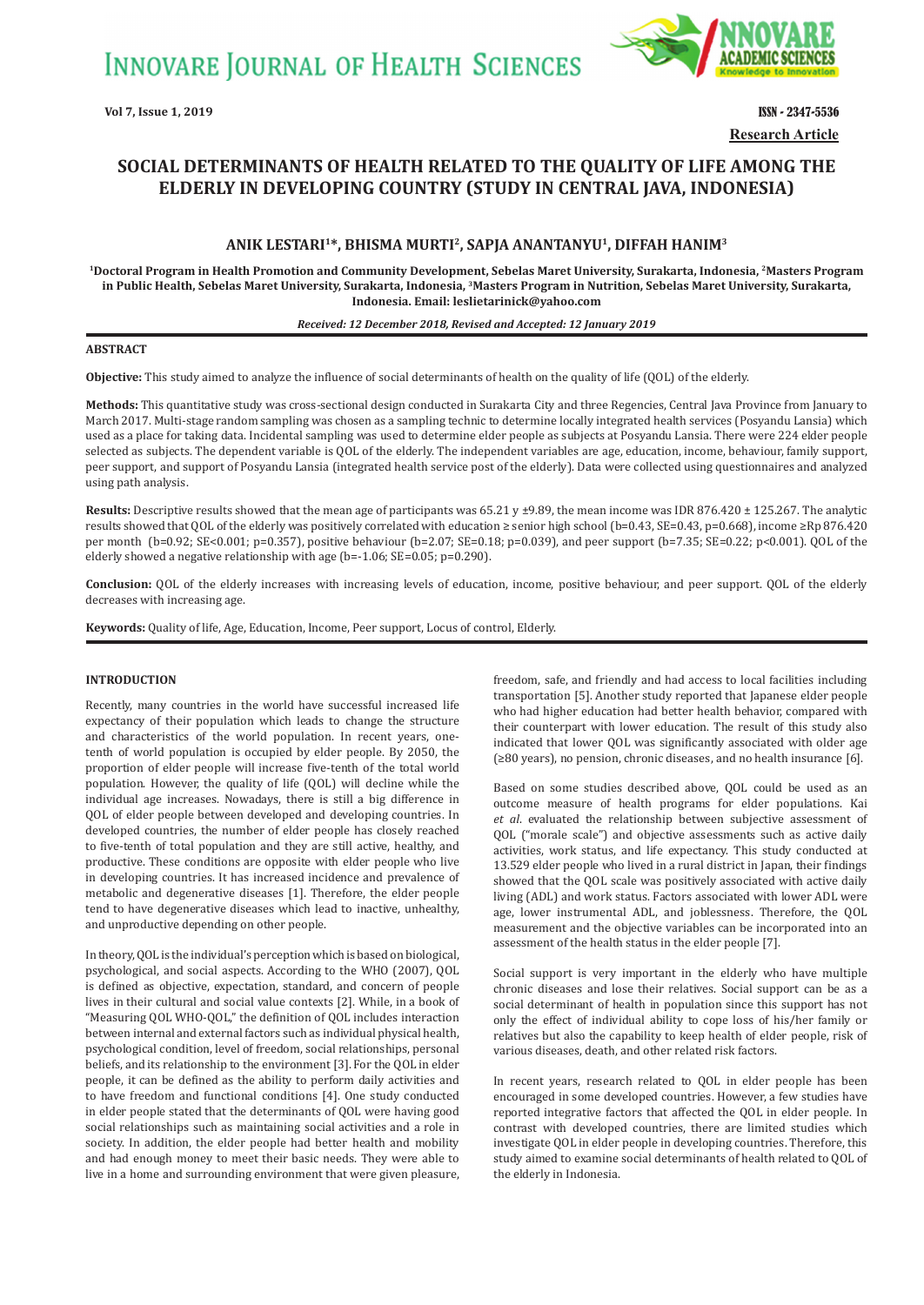#### **METHODS**

This observational analytic study with cross-sectional design was conducted in Surakarta city and three regencies (Sragen, Karanganyar, and Klaten), Central Java Province from January to March 2017. The target population was people who lived in the four locations and aged ≥45 years old, whereas source population was 39 elder people who stayed in a nursing home in Surakarta city and 185 who came to locally integrated health services (*Posyandu lansia*) in Sragen, Karanganyar, and Klaten. Selected subjects were determined using the incidental sampling technique and sample size used the rule of multivariate data analysis [8]. Participants provided informed consent, and the protocol of this study was approved by the Ethics Committee of the Faculty of Medicine, Universitas Sebelas Maret/Dr. Muwardi General Hospital No: 10/1/HREC/2017. The independent variables were social support of family, peer group, and community, age, income, education level, and behavior, while the dependent variable was the QOL in elderly. All data were collected using questionnaires. The QOL of the elderly was measured using WHOQOL-BREF (Revision 2012). Collected data were analyzed using path analysis. All statistical procedure was performed using IBM SPSS AMOS version 22.

### **RESULTS**

### **Characteristics of research subjects**

This study was analyzed internal and external factors in elder people who lived in Surakarta, Sragen, Karanganyar, and Klaten. From selected research subjects, five elder people excluded from this study. Table 1 shows the characteristics of research subjects, including gender, age, education level, home ownership, income, and physical exercise. Proportion of elder females (88%) was greater than proportion of elder male (12%), and their age was approximately 65 years old in which 45 years were the lowest age and 87 years were the highest age.

The majority of elder people had low education level (47.3% was illiteracy and 24.1% was graduated from elementary school). From the type of home ownership, 75.0% elder people resided in their own

#### **Table 1: Characteristics of research subjects by demographic factors**

| N <sub>0</sub> | <b>Demographic factors</b>                                 | n(%)        |
|----------------|------------------------------------------------------------|-------------|
| $\mathbf{1}$   | Gender                                                     |             |
|                | Female                                                     | 197 (88.0)  |
|                | Male                                                       | 30 (12.0)   |
|                | Total                                                      | 224 (100.0) |
| 2              | Age                                                        |             |
|                | $\geq$ Mean (65.21) years                                  | 117 (52.3)  |
|                | <mean (65.21)="" td="" years<=""><td>107(47.7)</td></mean> | 107(47.7)   |
|                | Total                                                      | 224 (100.0) |
| 3              | Level of education                                         |             |
|                | Illiteracy                                                 | 106 (47.3)  |
|                | Elementary school                                          | 54 (24.1)   |
|                | Junior high school                                         | 34 (15.2)   |
|                | Senior high school                                         | 26(11.6)    |
|                | Diploma                                                    | 3(1.3)      |
|                | Bachelor                                                   | 1(0.4)      |
|                | Total                                                      | 224 (100.0) |
| 4              | Homeownership                                              |             |
|                | Own house                                                  | 168 (75.0)  |
|                | Stayed in a nursing home                                   | 34 (15.2)   |
|                | Rented house, etc.                                         | 22 (9.8)    |
|                | Total                                                      | 224 (100.0) |
| 5              | Income                                                     |             |
|                | $<$ IDR 876.420                                            | 140 (62.5)  |
|                | ≥IDR 876.420                                               | 84 (37.5)   |
|                | Total                                                      | 224 (100.0) |
| 6              | Physical exercise                                          |             |
|                | Walking                                                    | 54 (24.2)   |
|                | Elderly gymnastics                                         | 40 (17.8)   |
|                | Both (walking and gymnastics)                              | 130 (58.0)  |
|                | Total                                                      | 224 (100.0) |

Primary data (January 2017–March 2017)

houses. The remaining elder people stayed in a nursing home and rented houses.

Since the minimum wage in four areas of study was different which ranged from IDR 1,200,000 to 1,400,000, we used mean to determine the income of elder people. Lower mean income was observed in 62.5% elder people, compared with elder people with higher mean income (37.5%). Walking and gymnastic were regularly performed by 58% of elder people.

#### **Result of path analysis factors associated with the QOL in the elderly**

The path analysis was used to analyze factors (social determinants of health) that affected the QOL in elder people, using IBM SPSS AMOS 22 software. Fig. 1 shows that QOL was directly affected by income, positive behavior, education, and peer support, while other variables indirectly affected the QOL through income and positive behavior.

Further analysis indicated that there were positive and negative effects on the QOL (Table 2). Peer support and positive behavior significantly increased 7.35 and 2.07 unit, respectively, better QOL, compared with elder people without positive behavior and peer support. Meanwhile, elder age had 1.06 higher risk of reduced QOL. Lower mean income (b=1.675, SE=0.001, and p=0.094), basic education (b=2.438, SE=0.157, and p=0.015), and peer support (b=3.310, SE=0.083, and p≤0.001), significantly increased the QOL through positive behavior. In addition, family support ( $b=3.066$ ,  $SE=2.506$ , and  $p=0.002$ ) and education (b=2.561, SE=6.781, and p=0.010) increased the QOL through income. These associations were statistically significant (p=0.002 and 0.01, respectively), whereas negative association was observed between age and income (b=−3.172, SE=0.816, and p=0.002). The other significant association appeared in family support and income (b=3.066, SE=2.506, and p=0.002).

#### **DISCUSSION**

This section discusses the results of a number of variables that affect the QOL of elderly which are peer support, positive behavior, education level, income, age, and external locus of control.

- a. The relationship between peer support and the QOL in the elderly: Most of the subjects had high peer support. There is a positive direct effect between peer support and the QOL in the elderly, meaning that the greater the peer support will improve the QOL in elderly. This finding is consistent with several studies conducted in various parts of the world, including research by Ozturk *et al*. 2015 conducted in Turkey that social support positively affects the QOL of the elderly [9]. Research by Li *et al*. in 2014 on elderly people in China also found similarly that peer support positively affected emotional well-being in the elderly after controlling for demographic variables, general health, and life events. Similarly, studies from Ma *et al*. 2015 who conducted studies of elderly people in China who suffered from osteoporosis with the case–control study found out that QOL and social support were positively correlated in case groups [10].
- b. The relationship between behavior and QOL in the elderly: There is a direct influence between positive behavior and QOL in the elderly, meaning that the better the behavior will improve the QOL in the elderly. The same thing also found in research conducted by Muckenhuber *et al*. in 2014 in Austria. It was conducted in the elderly aged over 65 years. The result was an improved trend toward personal health in general with the decline of risky behaviors such as smoking and drinking [11]. Research in Korea conducted by Lee *et al*. also obtained similar results that there is a statistically significant relationship between exercise behavior, not drinking alcohol, and regular blood pressure checking with QOL in the elderly [8].
- c. The relationship between educational level and QOL in the elderly: There is a direct influence between the level of education and QOL in the elderly, meaning that the higher the level of education will improve the QOL in elderly. Punniyakotti *et al*. from India conducted the almost similar research and found that education, financial status, and social history were significant predictors of mental health [12].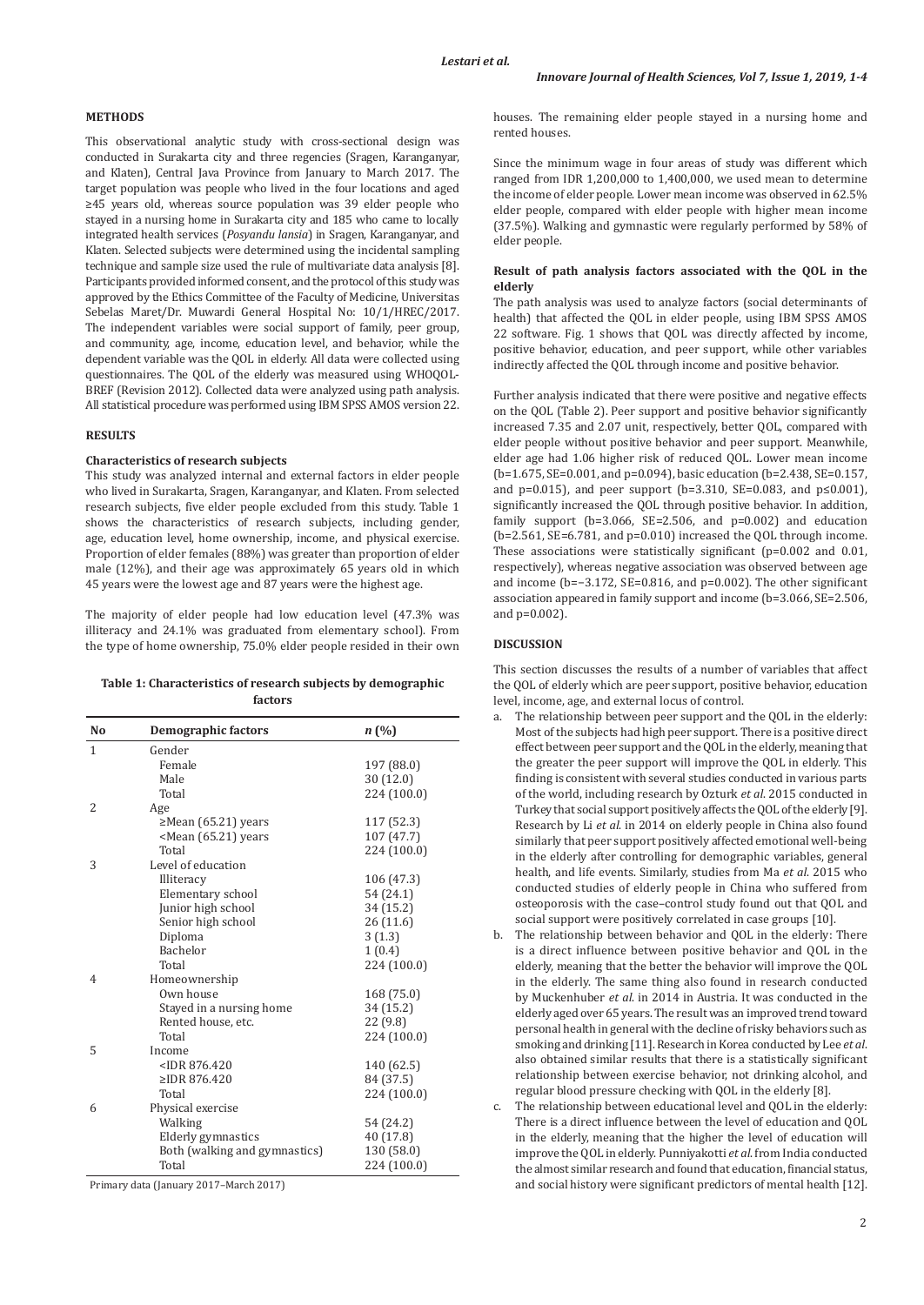| Relationship among variables                | Path coefficient | <b>SE</b> | p value | $B**$   |
|---------------------------------------------|------------------|-----------|---------|---------|
| Direct effect to quality of life in elderly |                  |           |         |         |
| Age                                         | $-1.06$          | 0.05      | 0.290   | $-0.06$ |
| Education ≥senior high school               | 0.43             | 0.43      | 0.668   | 0.03    |
| Peer support                                | 7.35             | 0.22      | < 0.001 | 0.45    |
| Income $\geq 876.420$ rupiahs               | 0.92             | 0.004     | 0.357   | 0.06    |
| Positive behavior                           | 2.07             | 0.18      | 0.039   | 0.13    |
| Indirect effect income                      |                  |           |         |         |
| Age                                         | $-3.17$          | 0.82      | 0.002   | $-0.20$ |
| Education                                   | 2.56             | 6.78      | 0.010   | 0.16    |
| Family support                              | 3.07             | 2.51      | 0.002   | 0.20    |
| Indirect effect behavior                    |                  |           |         |         |
| Education                                   | 2.44             | 0.16      | 0.015   | 0.16    |
| Community support                           | 0.81             | 0.06      | 0.419   | 0.05    |
| Peer support                                | 3.31             | 0.83      | < 0.001 | 0.23    |
| Income                                      | 1.68             | 0.001     | 0.094   | 0.002   |

**Table 2: Results of path analysis factors associated with quality of life among elderly**

n observation=224, GFI ≥0.90, NFI ≥0.90, CFI ≥0.90, RMSEA ≤0.05, p*≥*0.05



**Fig. 1: The structural model of factors affected the quality of life of the elderly**

It is also found in a study conducted by Muckenhuber *et al*. among the elderly aged over 65 years using the basic data from microcensus in Austria who found that the elderly with higher education had better self-health [11]. Research conducted by Li *et al*., with the title the correlation between socioeconomic status and health self-management in the elderly found that education is one of the variables that affect health self-management in the elderly [13]. Stern also found that active lifestyles and higher levels of education were factors of protection against cognitive decline [14]. Leach *et al*. also obtained a similar relationship between the levels of education with reduced or lack of impairment [15].

- d. The relationship between income and QOL in the elderly: There is a direct influence between income and the QOL in the elderly, meaning that the higher income of the elderly will improve the QOL. This is in accordance with the research conducted by Li *et al*. that monthly income is one of the factors that affect the health management of the elderly in addition to the level of education and location of residence (urban or rural) [13]. Similarly, research conducted in Japan by Shibuya *et al*. found out that individual income has a strong relationship with the condition of self-health [16]. According to Punniyakotti *et al*., comorbidities and financial status are found to be the significant predictors of health-related QOL in geriatric patients [12].
- The relationship between age and QOL in the elderly. There is a direct negative effect between age and QOL in the elderly, meaning that the increasing age will decrease the QOL. This is in line with a study conducted by Calero and Navaro who found that QOL is affected by age and cognitive status of the elderly, and the researchers found that cognitive status was more influential than age [17].

### **CONCLUSION**

The conclusion of this study is that the QOL of the elderly will increase with increasing levels of education, income, positive behavior, and peer support. The QOL of the elderly will decrease with increasing age.

#### **AUTHORS' CONTRIBUTIONS**

All the authors have equally contributed in finalization of the manuscript. All the authors have approved the final article.

#### **COMPETING INTEREST**

There are no potential conflicts of interest regarding research, authorship, and/or in the publication of the article.

#### **REFERENCES**

- 1. IFPRI. Global Nutrition Report, Action and Accountability to Advance Nutrition and Sustainable Development. Available from: http://www. ifpri.org.
- 2. World Health Organization. Women, Ageing and Health: A Framework for Action. Geneva; Focus on Gender; 2007.
- 3. World Health Organization. WHOQOL Measuring Quality of Life. No. WHO/MSA/MNH/PSF/97, 4. Geneva: World Health Organization; 1997.
- 4. Cleary KK, Howell DM. Using the SF-36 to determine perceived health-related quality of life in rural idaho seniors. J Allied Health 2006;35:156-61.
- 5. Gabriel Z, Bowling A. Quality of life from the perspective of older people. Ageing Soc 2004;24:675-91.
- Huong NT, Ha LTH, Tien TO. Determinants of health-related quality of life among elderly: Evidence from Chi Linh town, Vietnam. Asia Pac J Public Health 2017;29:84S-93S.
- 7. Kai I, Ohi G, Kobayashi Y, Ishizaki T, Hisata M, Kiuchi M, *et al.* Quality of life: A possible health index for the elderly. Asia Pac J Public Health 1991;5:221-7.
- Lee TW, Ko IS, Lee KJ. Health promotion behaviors and quality of life among community-dwelling elderly in Korea: A cross-sectional survey. Int J Nurs Stud 2006;43:293-300.
- Ozturk A, Unalan D, Gocer S, Basturk M. Coincidence of low social support and high depressive score on quality of life in elderly. Eur Geriatr Med 2010;6:319-24.
- 10. Ma L, Li Y, Wang J, Zhu H, Yang W, Cao R, *et al*. Quality of life is related to social support in elderly osteoporosis patients in a Chinese population. PLoS One 2015;10:1-10.
- 11. Muckenhuber J, Fernandez K, Burkert NT, Großschädl F, Freidl W, Rásky É, *et al.* Trends in inequalities in health, risk and preventive behaviour among the advanced-age population in Austria: 1983-2007. PLoS One 2014;9:e97400.
- 12. Punniyakoti S, George SP, Bhaskar HK, Kaliyamoorthy K. Aprospective observational study on health-related and mental quality of life assessment in geriatric patients. Asian J Pharm Clin Res 2016;9:128-30.
- 13. Li S, Chang-xiang C, Li-na F. The correlation between socioeconomic status and health self-management in the elderly. Health Policy 2014;119:787-93.
- 14. Stern Y. What is cognitive reserve? Theory and research application of the reserve concept. J Int Neuropsychol Soc 2002;8:448-60.
- 15. Leach LS, Christensen H, Mackinnon AJ, Windsor TD, Butterworth P. Gender differences in depression and anxiety across the adult lifespan: The role of psychosocial mediators. Soc Psychiatry Psychiatr Epidemiol